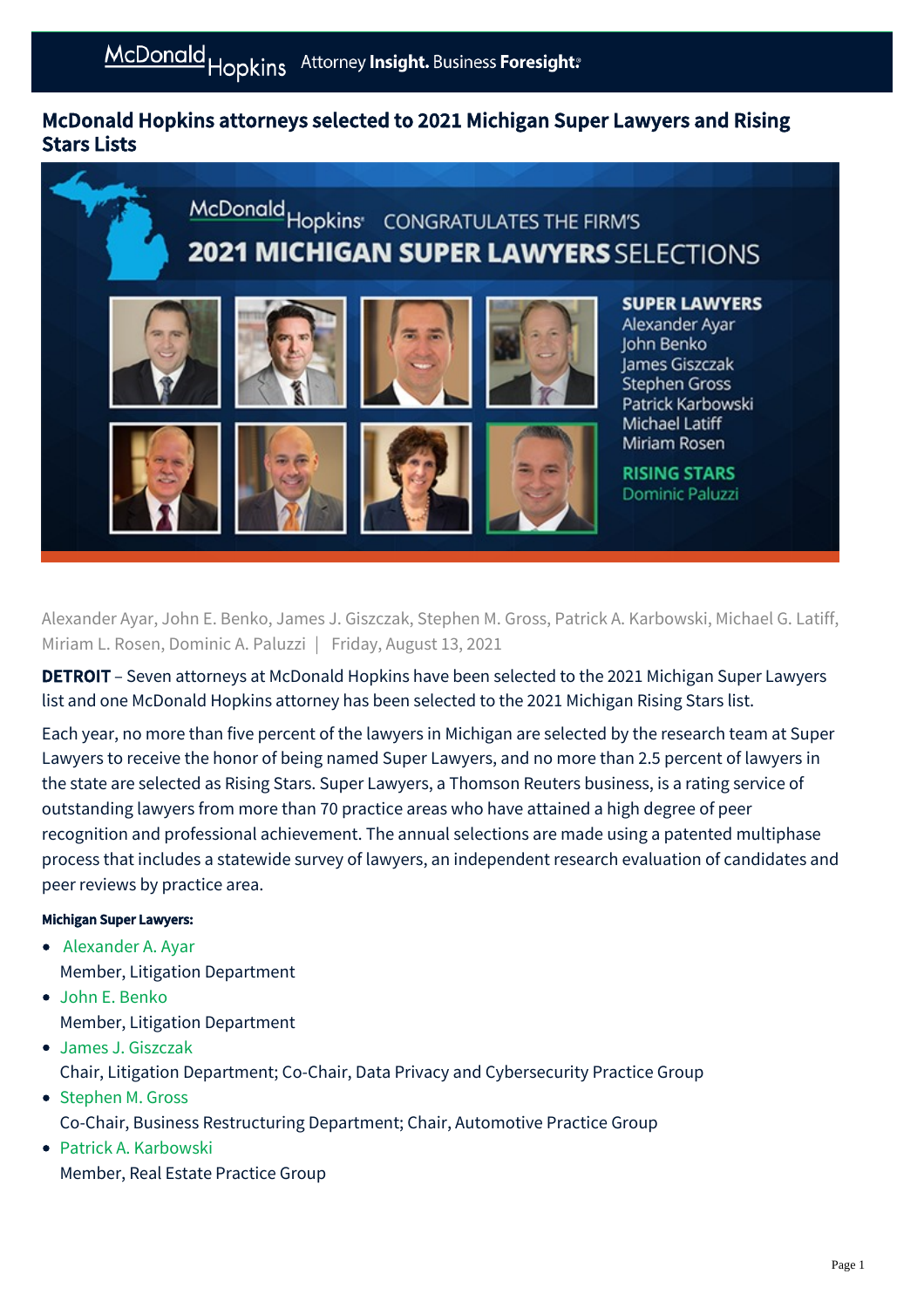## **McDonald Hopkins attorneys selected to 2021 Michigan Super Lawyers and Rising Stars Lists**

- [Michael G. Latiff](https://mcdonaldhopkins.com/Team/Attorney/m/Michael-Latiff) Co-Chair, Business Litigation Practice Group
- [Miriam L. Rosen](https://mcdonaldhopkins.com/Team/Attorney/m/Miriam-Rosen) Chair, Labor and Employment Practice Group

## Michigan Rising Stars:

• [Dominic A. Paluzzi](https://mcdonaldhopkins.com/Team/Attorney/d/Dominic-Paluzzi) Co-Chair, Data Privacy and Cybersecurity Practice Group



**[Alexander Ayar](https://mcdonaldhopkins.com/Team/Attorney/a/Alexander-Ayar)**



**[John E. Benko](https://mcdonaldhopkins.com/Team/Attorney/j/John-Benko)**



**[James J. Giszczak](https://mcdonaldhopkins.com/Team/Attorney/j/James-Giszczak)**



**[Stephen M. Gross](https://mcdonaldhopkins.com/Team/Attorney/s/Stephen-Gross)**



**[Patrick A. Karbowski](https://mcdonaldhopkins.com/Team/Attorney/p/Patrick-Karbowski)**



**[Michael G. Latiff](https://mcdonaldhopkins.com/Team/Attorney/m/Michael-Latiff)**



**[Miriam L. Rosen](https://mcdonaldhopkins.com/Team/Attorney/m/Miriam-Rosen)**



**[Dominic A. Paluzzi](https://mcdonaldhopkins.com/Team/Attorney/d/Dominic-Paluzzi)**